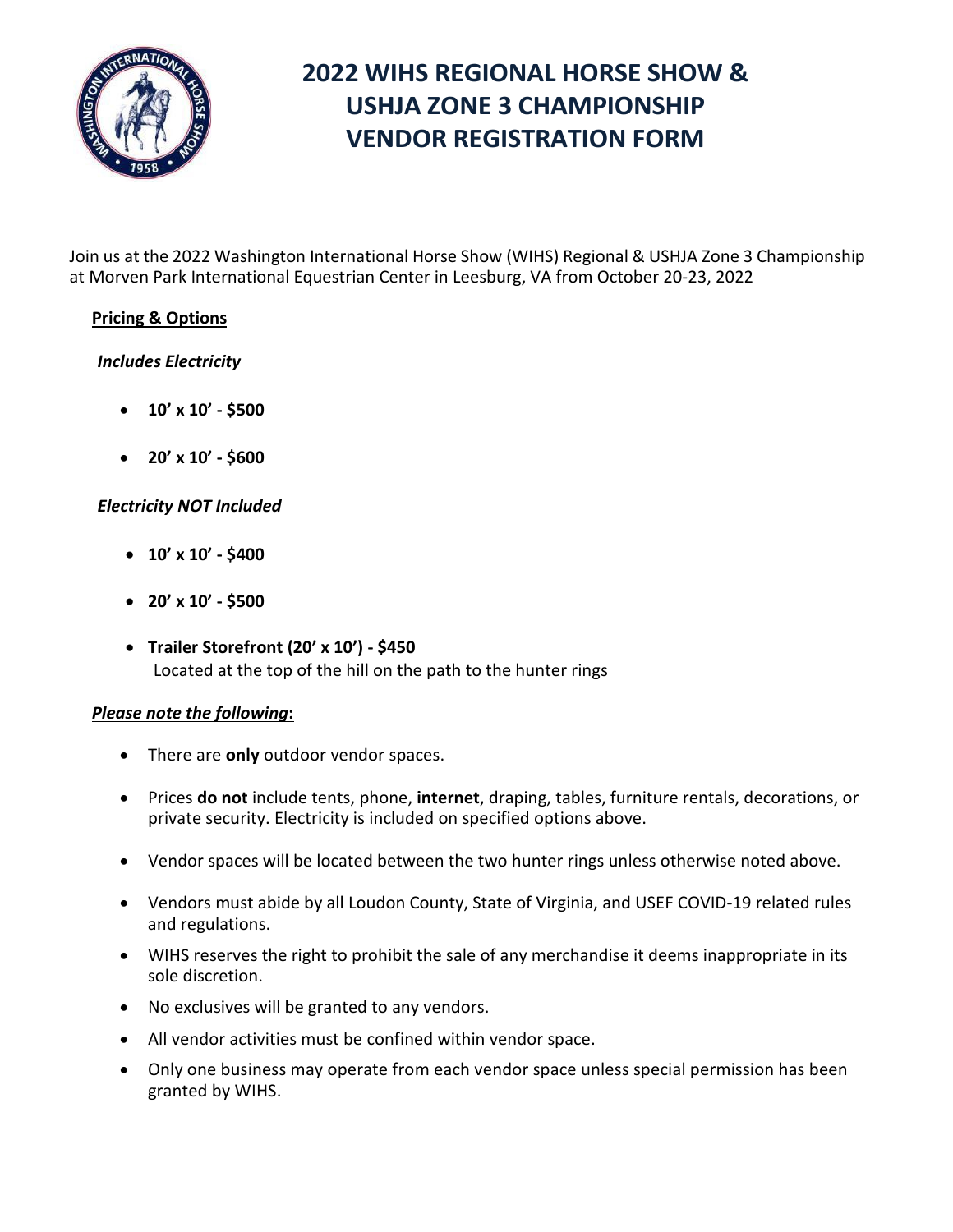

# 2022 WIHS REGIONAL & USHJA ZONE 3 CHAMPIONSHIP OCTOBER 20-23, 2022 at MORVEN PARK EQUESTRIAN CENTER VENDOR OPPORTUNITY

- ALL vendors shall obtain a policy of comprehensive public liability insurance against claims for personal injury and property damage of at least \$1,000,000.00 per occurrence, naming the additional insured:
	- 1. WESTMORELAND DAVIS MEMORIAL FOUNDATION/MORVEN PARK, 41580 Sunday Morning Lane, Leesburg, VA 20176
	- 2. WASHINGTON INTERNATIONAL HORSE SHOW, LTD (WIHS), 1320 Cape St. Claire Road, #615 Annapolis, MD 21409
	- **\*You must submit a certificate of insurance no less than two (2) weeks prior to the event\***
- Vendors must abide by all fire regulations, keep vendor spaces clean, not endanger public safety and not inconvenience other vendors.
- Force Majeure: The Parties' respective performances under this Agreement shall be excused and either Party can terminate the Agreement at any time upon notice of a Force Majeure Event. A Force Majeure Event includes war (whether declared or not), armed conflict or the serious threat of the same (including but not limited to hostile attack, blockade, military embargo), hostilities, invasion, act of a foreign enemy, extensive military mobilization; civil war, riot, rebellion, revolution, military or usurped power, insurrection, civil commotion or disorder, mob violence, act of civil disobedience; act of terrorism, sabotage or piracy; plague, epidemic, pandemic, including but not limited to Covid-19, outbreaks of human or equine infectious disease, including but not limited to EHV -1 (neurologic or otherwise) or any other public health crisis, including quarantine or other employee restrictions; act of authority whether lawful or unlawful, compliance with any law, or governmental, or governing body, including USEF and FEI, order, rule, regulation or direction, curfew restriction, expropriation, compulsory acquisition, seizure of works, requisition, nationalization; act of God or natural disaster such as but not limited to violent storm, cyclone, typhoon, hurricane, tornado, blizzard, earthquake, volcanic activity, landslide, tidal wave, tsunami, flood, damage or destruction by lightning, drought; explosion, fire, destruction of machines, equipment, factories and of any kind of installation, prolonged break-down of transport, telecommunication or electric current; general labor disturbance such as but not limited to boycott, strike and lock-out, go-slow, occupation of factories and premises; shortage or inability to obtain critical material or supplies to the extent not subject to the reasonable control of the subject Party ("Force Majeure Event").
- Disputes arising from any cause whatsoever shall be settled by the WIHS Show Manager, whose decision shall be final. WIHS reserves the right to discontinue any vendor in violation of this agreement. No refunds will be granted.